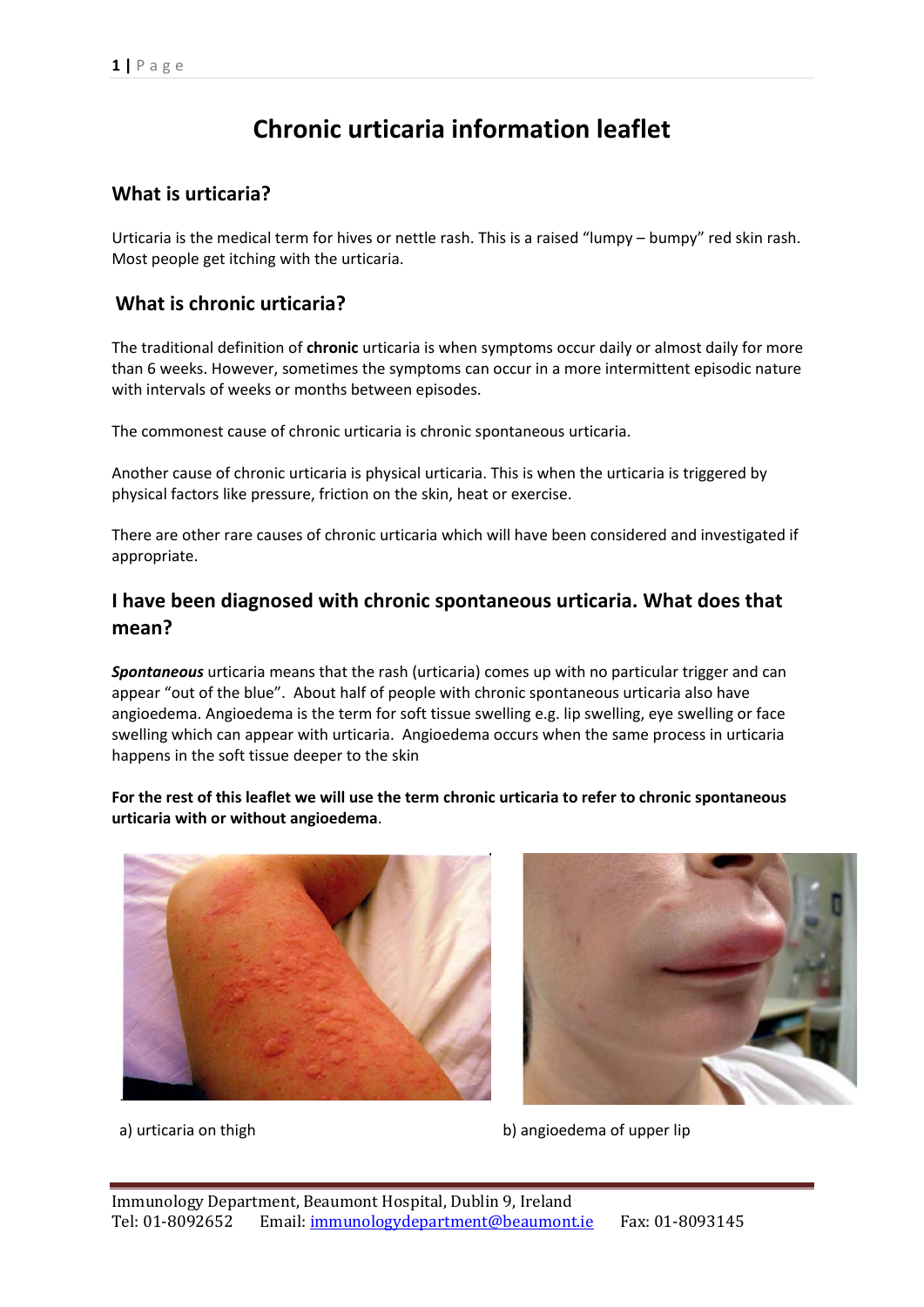# **How common is chronic urticaria?**

Urticaria is a common skin condition and can affect about 1 in 5 people at some stage of their lives. Chronic urticaria is less common but it affects up to 1% of the general population, at some point in their lives.

#### **Is chronic urticaria serious?**

Chronic urticaria can be a nuisance but is not life-threatening. The itch, rash and swelling may affect your work or sleep etc but chronic urticaria itself is not life-threatening and the symptoms are treatable. However there are certain medicines that can make the symptoms worse (see below).

#### **Why now?**

We cannot say for certain why your symptoms are flaring up now. However there are some factors that can cause worsening of your symptoms. If these triggers are prominent for you, avoiding these when possible may reduce the amount of medicine you require to control your symptoms. For others that are unavoidable, you may need to increase your antihistamines during that particular time. These factors include:

- 1. Infection
- 2. Stress both "bad" stress e.g. work pressures, illness and "good" stress e.g. travelling particularly across time zones; can exacerbate chronic urticaria
- 3. Physical factors such as pressure, friction on skin, heat, cold, or exercise
- 4. Chemical factors
	- Alcohol
	- Hormonal function
		- Some women find that they need to increase antihistamines before their periods
		- Pregnancy may also affect the symptoms of chronic urticaria
		- We will also check your thyroid function test if it has not been done recently, as urticaria can be associated with particularly hypothyroidism (under active thyroid gland)
	- Aspirin and non-steroidal anti-inflammatory drugs (NSAIDs) like ibuprofen and diclofenac can make the symptoms worse
	- Opiate drugs like codeine or morphine
	- ACE inhibitors (blood pressure medication) can make any swelling worse and should be avoided

Do let your doctor know if you are taking any over the counter medications e.g. herbal remedies such as Echinacea and Chinese medicines as it may be necessary to stop these medications.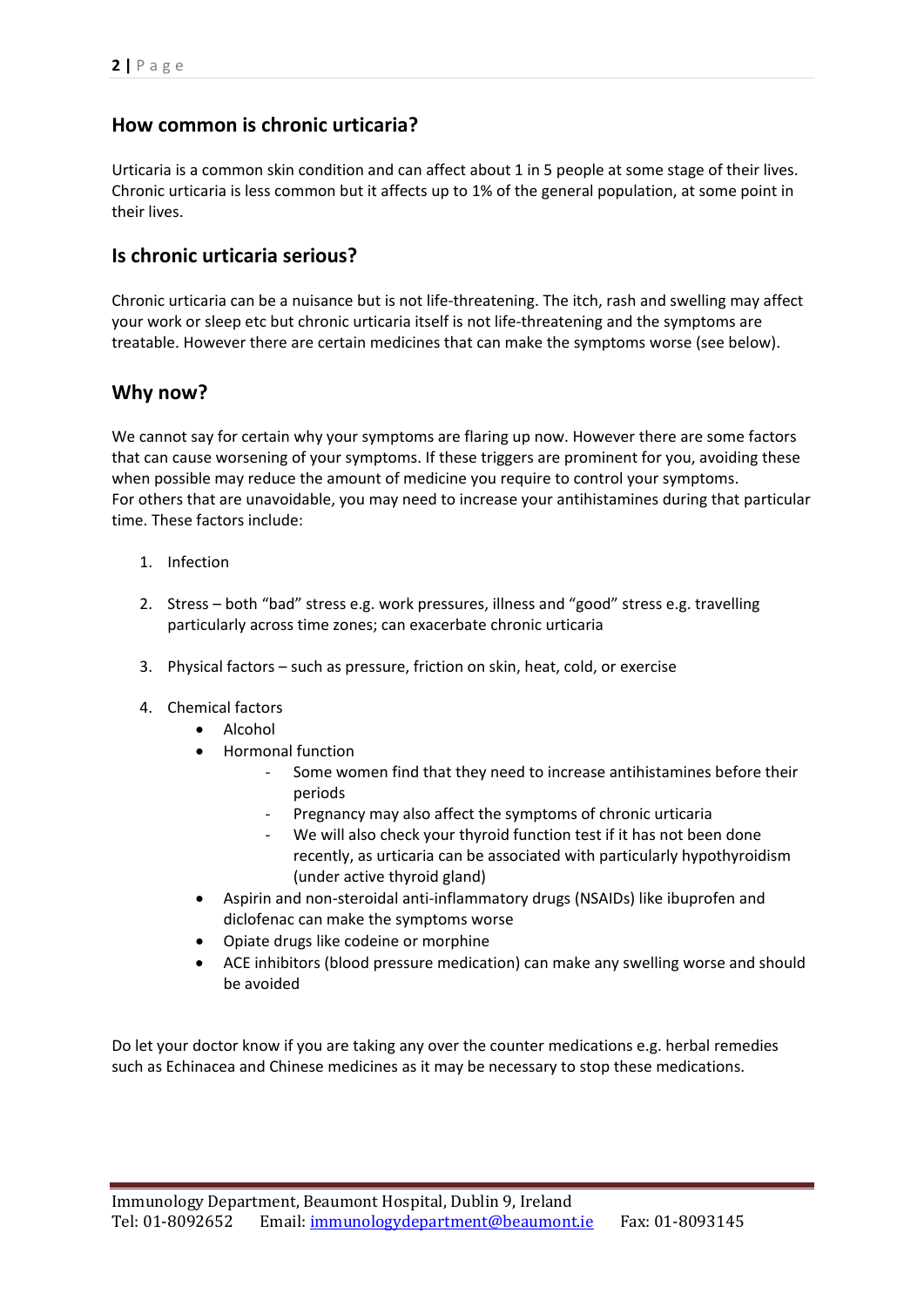# **When will my symptoms of chronic urticaria go away completely?**

In about 50% of people with chronic urticaria, their symptoms go away completely within a year. In another quarter, their symptoms go away after a number of years and a few 'rumble' on but the symptoms usually become easier to manage over time.

Unfortunately, at this time, we are not able to predict for an individual person when their symptoms are going to resolve.

# **What is the treatment for chronic urticaria?**

There is no cure for chronic urticaria at the moment but the symptoms are treatable for most patients. The main treatment for chronic urticaria symptoms are antihistamines. The newer, long acting, non-sedating antihistamines are recommended for daytime rather than the short acting, sedating older antihistamines.

| $\sim$ . A detiring from beadthing antimided minimage. |                               |                            |  |
|--------------------------------------------------------|-------------------------------|----------------------------|--|
| Generic name                                           | <b>Examples of brand name</b> | <b>Prescription needed</b> |  |
| Levocetirizine                                         | Xyzal                         | Yes                        |  |
| Fexofenadine                                           | <b>Telfast</b>                | Yes                        |  |
| <b>Desloratadine</b>                                   | Neoclarityn                   | Yes                        |  |
| <b>Bilastine</b>                                       | Drynol                        | Yes                        |  |
| <b>Cetirizine</b>                                      | Histek, Zirtek                | No                         |  |
| Loratadine                                             | Clarityn                      | No                         |  |

Long acting, non-sedating antihistamines include:

#### Short acting, sedating antihistamine

| <b>Generic name</b> | Example | <b>Prescription needed</b> |
|---------------------|---------|----------------------------|
| Chlorphenamine      | Piriton | Nc                         |

In a minority of cases where symptoms are still troublesome despite maximising antihistamines, other medications can be added to the antihistamines. You will need to discuss with your GP if you think your symptoms are still troublesome despite maximising your antihistamines.

## **When do I take my antihistamines?**

Antihistamines work better when taken sooner rather than later at the onset of your symptoms.

How often you take your antihistamines can vary according to your needs and clinical details.

Options:

1. Antihistamines only when needed, as soon as the first "tingle" of the urticaria is noted Suitable for people with very infrequent episodes, mild episodes, episodes occurring during waking hours

2. Regular daily antihistamines

Suitable for people with more frequent episodes, moderate to severe episodes or episodes occurring during sleeping hours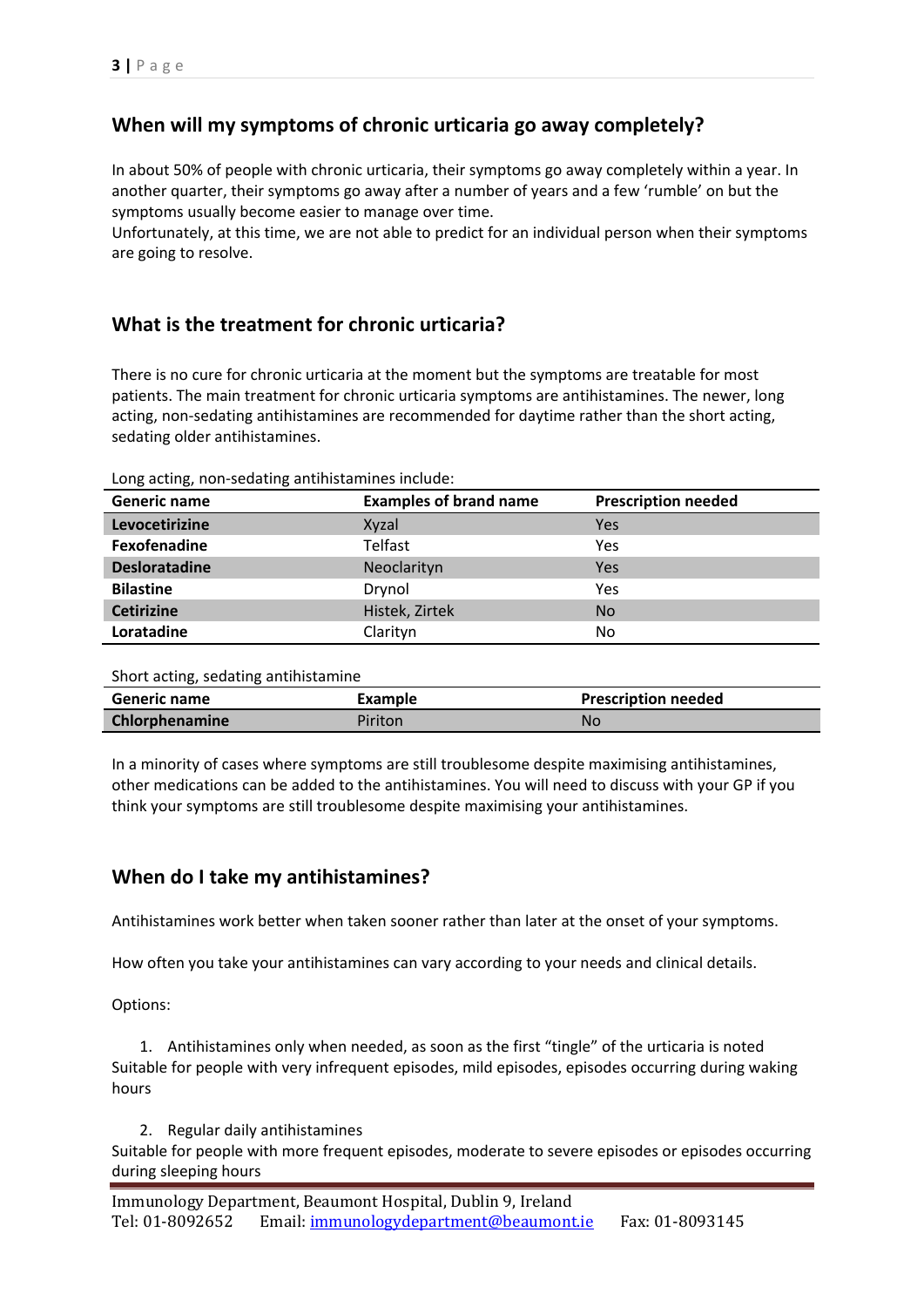In general regular antihistamines can be considered in people having frequent episodes of urticaria such as 3 days /week, or less if the symptoms are interfering with work or social activities.

Regardless of the above options, you should take extra antihistamines when you are going through a flare.

You should carry your rescue antihistamines in your wallet or purse so that you will have them with you when you need them.

# **If I am taking regular antihistamines, how do I find out if my symptoms have completely gone away or have improved significantly?**

Once your symptoms are completely controlled on your current regular antihistamines, you can try to reduce or stop your antihistamines every few months or so to see if your symptoms have improved or gone away. You should keep the tablets left over while you are trying to reduce / stop your antihistamines in case you find that you have to go back to taking the antihistamines again.

You should plan reducing the antihistamine when you are well and have no important functions or commitments, to minimise the inconvenience of any urticaria episodes should they occur.

## **What are the side effects of antihistamines?**

The antihistamines are well tolerated by most patients. The newer antihistamines are designed to be non-sedating but fatigue can still occur in some people. If you become significantly drowsy on your current antihistamines, or you are finding it difficult to carry out complex tasks, then a different antihistamine should be used instead. Rarely palpitations have been described with higher doses of certain types of antihistamines. Discuss these symptoms with your GP as your antihistamines medication may need to be adjusted.

## **Is it OK to take antihistamines during pregnancy?**

If you are planning a pregnancy, it is recommended that you switch to certain antihistamines that have been around longer such as loratadine, cetirizine or chlorphenamine. These medications have the most data available with regards to safety in pregnancy and have not been associated with any increased harm to the unborn baby. These antihistamines have been given a "B approval" by the US FDA (Food and Drug Administration regulatory agency in US) which means that no foetal harm has been seen in either human or animal studies.

## **Is it OK to take antihistamines during breast feeding?**

Both loratadine and cetirizine can be used while breastfeeding.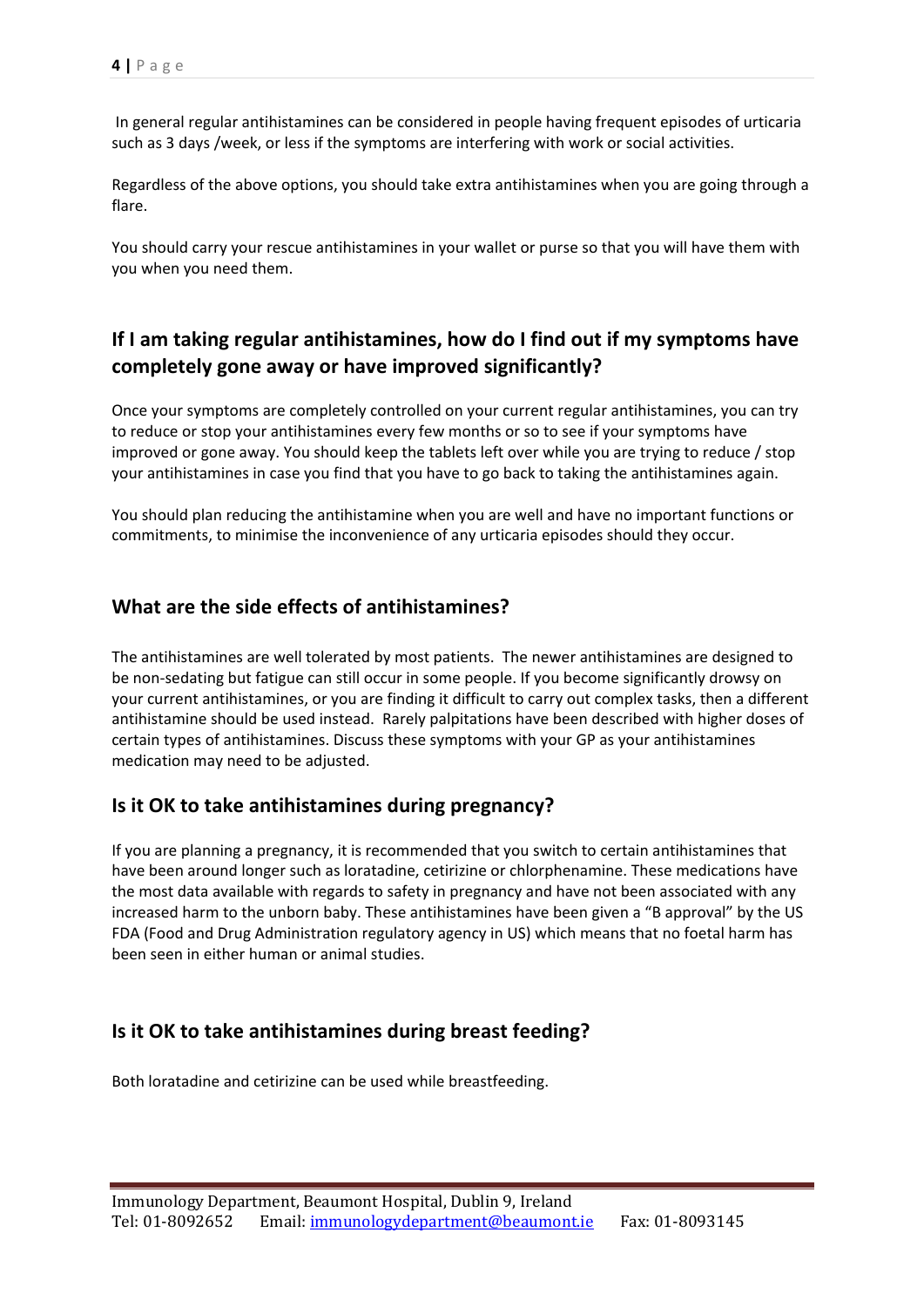## **Will I need steroids?**

Steroids do work in treating chronic urticaria but should be very rarely used. They may be used for severe attacks particularly if you have an exam or an important commitment. However we avoid steroids and maximise antihistamines to control the symptoms. The reason for this is to avoid the cumulative side effects of steroids including :

- Weight gain
- Mood changes
- High blood pressure
- High blood sugar can also occasionally unmask diabetes
- Thinning of the bones osteoporosis
- Muscle weakness
- Increased infection risk as steroids suppress the immune system

## **What causes the symptoms of chronic urticaria?**

The symptoms are due to the action of histamine, released by activated cells which are part of your normal immune defence system. These cells, called mast cells, are found in your skin, mucous membranes and the soft tissue underneath.

Histamine

- Causes the surrounding blood vessels to become leaky allowing fluid to escape from the blood vessels into the surrounding tissue.
- Irritates nerve endings causing the itch or the burning sensation

In chronic urticaria, the mast cells are "twitchy" and easily activated without any specific trigger. As histamine causes the symptoms, antihistamine is the main treatment used for the symptoms.

## **What chronic urticaria is NOT...**

#### • **Chronic urticaria is NOT due to allergy.**

As chronic urticaria looks like an allergic reaction and respond to the same treatment, it is often mistaken for an allergic condition.

It is useful to know that with the vast majority of food allergy, symptoms occur within 1 hour of eating or contact with the particular food. Your symptoms should also occur every single time you are exposed to the particular food and resolve completely when you avoid it. Additionally, urticaria due to food allergy does not last for several days once you have stopped exposure.

In the early stages, a symptom diary can be helpful if there is any concern of a hidden trigger; though in most cases it has also helped reassure our patients that food allergy is not the cause of their symptoms. If we have any concern that food may play a role in your symptoms, you will be given a food-symptom diary to fill.

#### **If you need additional copy of the symptom diary, you can download more from this link**

**[http://www.beaumont.ie/files/2010/docs/20100728014332\\_Food\\_symptom\\_diary\\_sheet\\_with\\_.pdf](http://www.beaumont.ie/files/2010/docs/20100728014332_Food_symptom_diary_sheet_with_.pdf)**